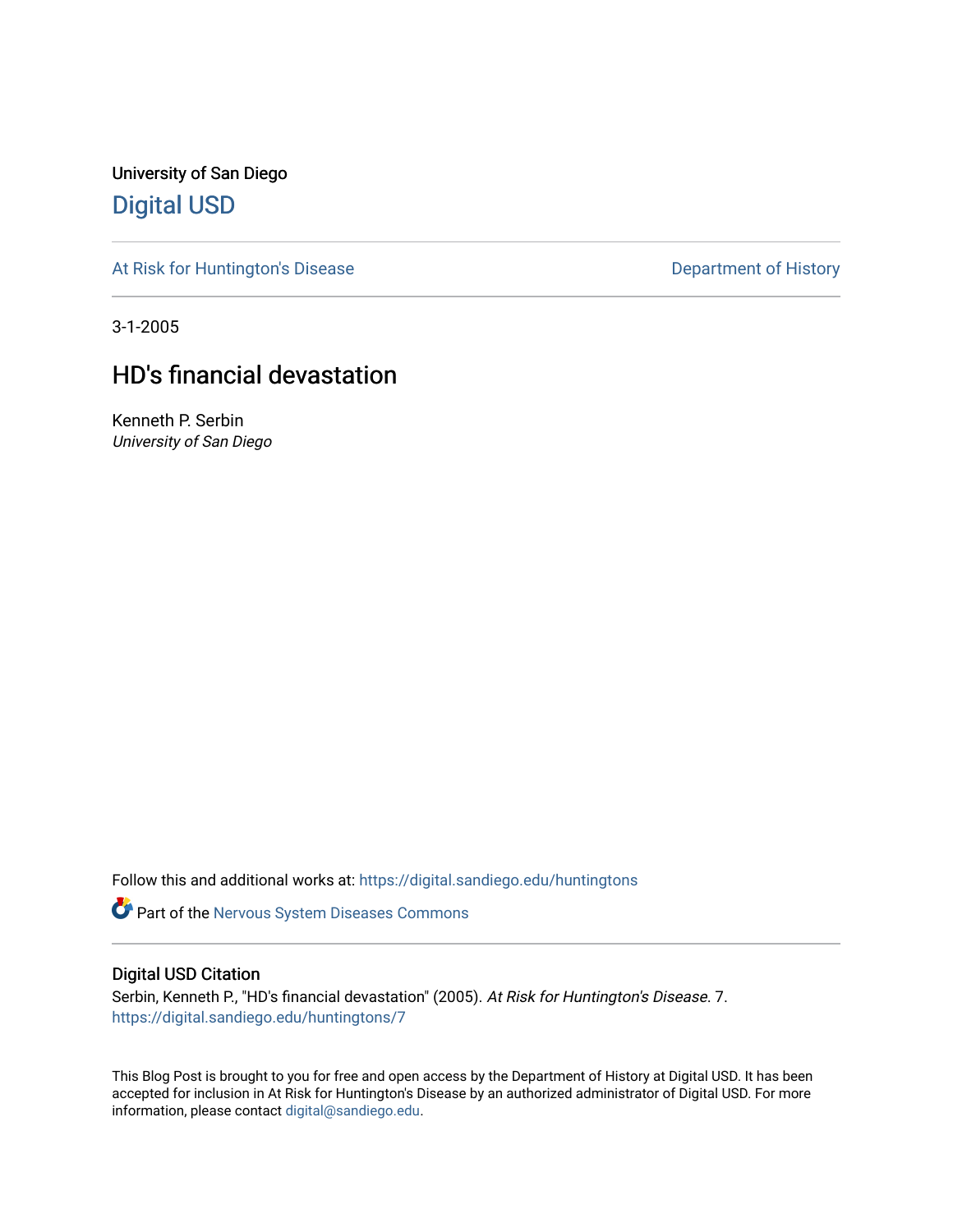# [At Risk for Huntington's Disease](http://curehd.blogspot.com/)

*HD is a genetically caused brain disorder that causes uncontrollable bodily movements and robs people's ability to walk, talk, eat, and think. The final result is a slow, ugly death. Children of parents with HD have a 50-50 chance of inheriting the disease. There is no cure or treatment.*

#### Blog Archive

- $\blacktriangleright$  [2021](http://curehd.blogspot.com/2021/)(12)
- $-2020(16)$  $-2020(16)$  $-2020(16)$
- $\blacktriangleright$  [2019](http://curehd.blogspot.com/2019/) (19)
- $\blacktriangleright$  [2018](http://curehd.blogspot.com/2018/) (16)
- $\blacktriangleright$  [2017](http://curehd.blogspot.com/2017/)(14)
- $\blacktriangleright$  [2016](http://curehd.blogspot.com/2016/) (13)
- $\blacktriangleright$  [2015](http://curehd.blogspot.com/2015/) (24)
- $\blacktriangleright$  [2014](http://curehd.blogspot.com/2014/) (24)
- $\blacktriangleright$  [2013](http://curehd.blogspot.com/2013/) (30)
- $\blacktriangleright$  [2012](http://curehd.blogspot.com/2012/) (26)
- $\blacktriangleright$  [2011](http://curehd.blogspot.com/2011/) (33)
- $\blacktriangleright$  [2010](http://curehd.blogspot.com/2010/) (26)
- $\blacktriangleright$  [2009](http://curehd.blogspot.com/2009/) (21)
- $\blacktriangleright$  [2008](http://curehd.blogspot.com/2008/) $(7)$
- $\blacktriangleright$  [2007](http://curehd.blogspot.com/2007/) $(7)$
- $\blacktriangleright$  [2006](http://curehd.blogspot.com/2006/) (4)
- $\sqrt{2005(17)}$  $\sqrt{2005(17)}$  $\sqrt{2005(17)}$ 
	- [►](javascript:void(0)) [December](http://curehd.blogspot.com/2005/12/) (2)
	- [►](javascript:void(0)) [September](http://curehd.blogspot.com/2005/09/) (2)
	- $\blacktriangleright$  [July](http://curehd.blogspot.com/2005/07/) (1)
	- $\blacktriangleright$  [May](http://curehd.blogspot.com/2005/05/) (1)
	- $\blacktriangleright$  [April](http://curehd.blogspot.com/2005/04/) (1)
	- $\nabla$  [March](http://curehd.blogspot.com/2005/03/)  $(4)$

Seeing Mom (Part II): a family's [emotions](http://curehd.blogspot.com/2005/03/seeing-mom-part-ii-familys-emotions.html)

[Seeing](http://curehd.blogspot.com/2005/03/seeing-mom-part-i-falling-down.html) Mom (Part I): falling down What is wrong with [Grandma?](http://curehd.blogspot.com/2005/03/what-is-wrong-with-grandma.html)

HD's financial [devastation](http://curehd.blogspot.com/2005/03/hds-financial-devastation.html)

- $\blacktriangleright$  [February](http://curehd.blogspot.com/2005/02/) (3)
- $\blacktriangleright$  [January](http://curehd.blogspot.com/2005/01/) (3)

About Me **GENE [VERITAS](https://www.blogger.com/profile/10911736205741688185)** 

View my [complete](https://www.blogger.com/profile/10911736205741688185) profile

HD Links

[Huntington's](http://www.hdsa.org/) Disease Society of America

#### TUESDAY, MARCH 01, 2005

#### HD's financial devastation

HD is not just a threat to my health. It colors practically every decision my wife and I make about our finances.

The other night an acquaintance who is a real estate agent suggested to me that we take advantage of the large amount of equity in our home to buy another property, travel, or do anything else that we've wanted to do for a long time. My wife and I are still pretty young and in the long run could handle the extra payments on another loan.

It all made sense, I told her, until you factor in my at-risk status. If I become ill in a few years, disability insurance will cover only part of my income, and then only until I reach my mid-60s. The enormous loss in income would put a triple burden on my wife: handling the mortgage in the present, saving more for retirement, and finding money to help pay for my care. In addition, she would be supporting our daughter throughout high school and college. We're already spending extra money on added insurance to cover my expected illness. And we donate a sizeable amount to HD research each year.

So instead of spending more, each month we pay off an extra \$500 of the mortgage principal. We're thinking of increasing the payment by several hundred more. Our financial advisor, who doesn't know about HD in our family, urges us to stay in the market for the long haul. But if the stock market rises again, we have vowed to put take the profits out to pay off as much of the mortgage as possible.

Our dream of buying a vacation home has remained just that – a dream. We take short, modest trips. We've scaled down our current project of home remodeling.

A couple years ago we turned down a chance to co-sign a loan on a very promising business venture because we feared losing our good credit rating. The more my risk for HD approaches the probability of symptoms, the less we expose ourselves to financial risk.

Whenever we think of money, the question inevitably rises: "What if HD kicks in?"

"If it weren't for HD" is a regular part of our vocabulary.

HD is like a big "no!" that screams at us every time we think of being adventurous.

Before I learned about HD I had always imagined myself working until well into my 60s and maybe even into my 70s. Now I will consider myself lucky if I can reach age 55. That's a decade or two of lost income – about a quarter of my working life.

HD is medically –and financially – devastating. We were fortunate enough